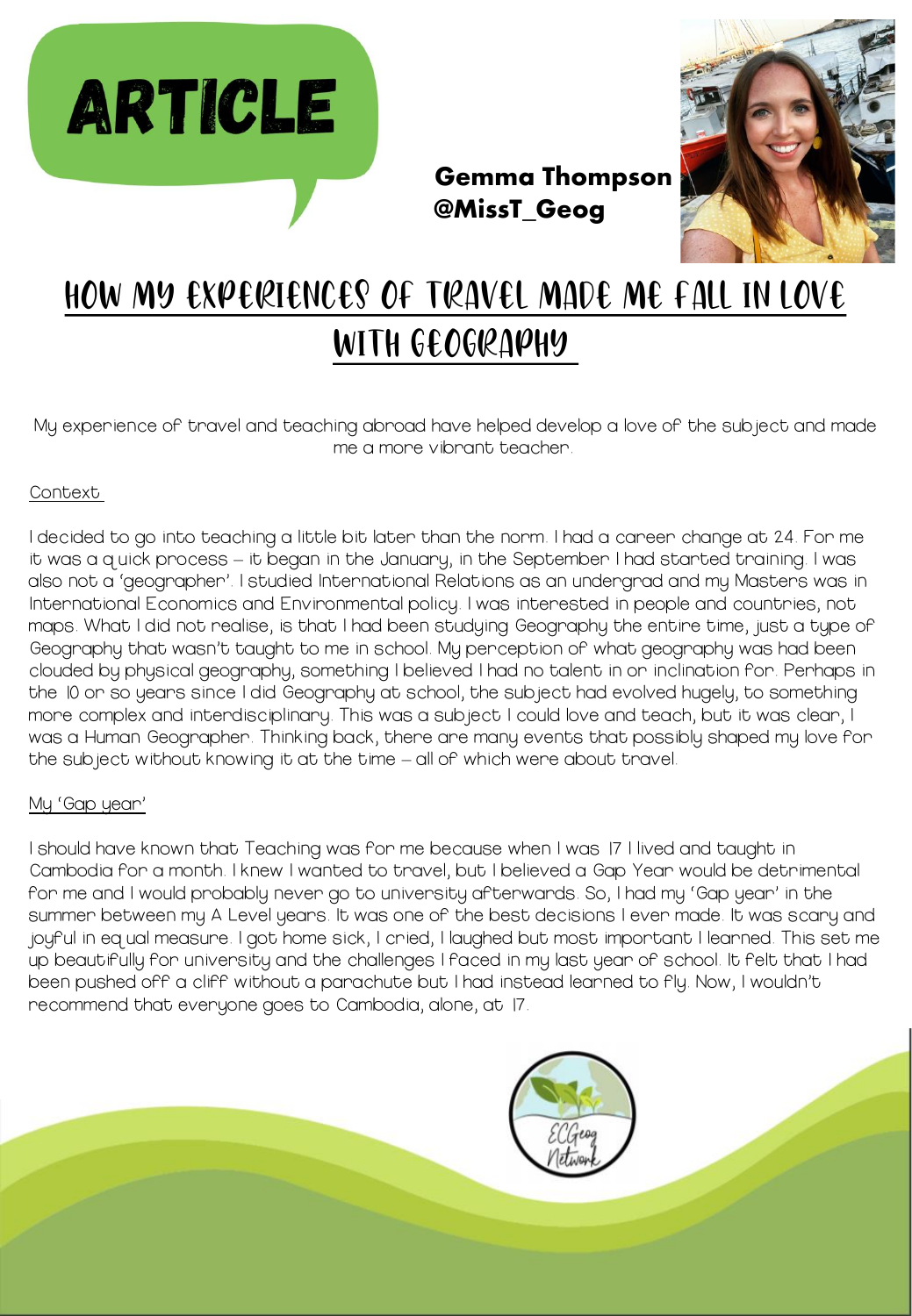



But I would recommend travel in any way – because it makes you learn, and grow more than any other activity. Cambodia taught me about my own resilience, but more than that, it gave me a profound love for remote places and kind people. Cambodia has all the beauty of Thailand but with non of the touristy nonsense. It is spiritual, healing and beautiful. The Angkor Wat temple complex outside Siam Reap is truly one of the most breathtaking places you could ever visit, and I always recommend Cambodia to anyone that asks me for travel tips.

Gemma Thompson

@MissT\_Geog

My first experience of being in a classroom, as a teacher, was in Cambodia. In the mornings, I had this lovely group of around 30 students between the ages of 4-11. They were fun, enthusiastic, kind, considerate and just so excited I was there. They wanted to know about my life in great detail and learn about England. They were always considerate and respectful, even bowing to me as I entered, which I returned to them. This is where I probably learned to explain and develop my own answers in the classroom, but also to have fun and to enjoy teaching.

My favorite part of the day however, was the school bus rides. I was in the bus with the pupils and would help them get in/out of the bus. This allowed me to see where they lived. To me, it was a life lesson, that all these pupils were grateful to be at school, respectful and kind but came from completely different backgrounds. Some lived in small huts next to fields and others huge mansions but they all mixed together. There wasn't any status divide or cliques you can get in UK schools. They were all equal at school and were just grateful to be there. To learn English, meant they had more opportunities and would be able to get a better job. They wanted to be at school and seeing and being a part of that gave me such an appreciation for our education system and how lucky we are in this country.

### My Dad

I was lucky growing up that my father worked internationally. He traveled to America twice a month, but he also spent a huge amount of his time over the years in Asia, South America and the Middle East. He also spent a year flying to Milan every other week. He was away a lot, but on the plus I got to spend my childhood and teen years learning about all these incredible places. It gave me this incredibly rich knowledge of places around the world and how to travel within them. So to go to Cambodia at 17 didn't seem like utter madness, it was just an extension of that.

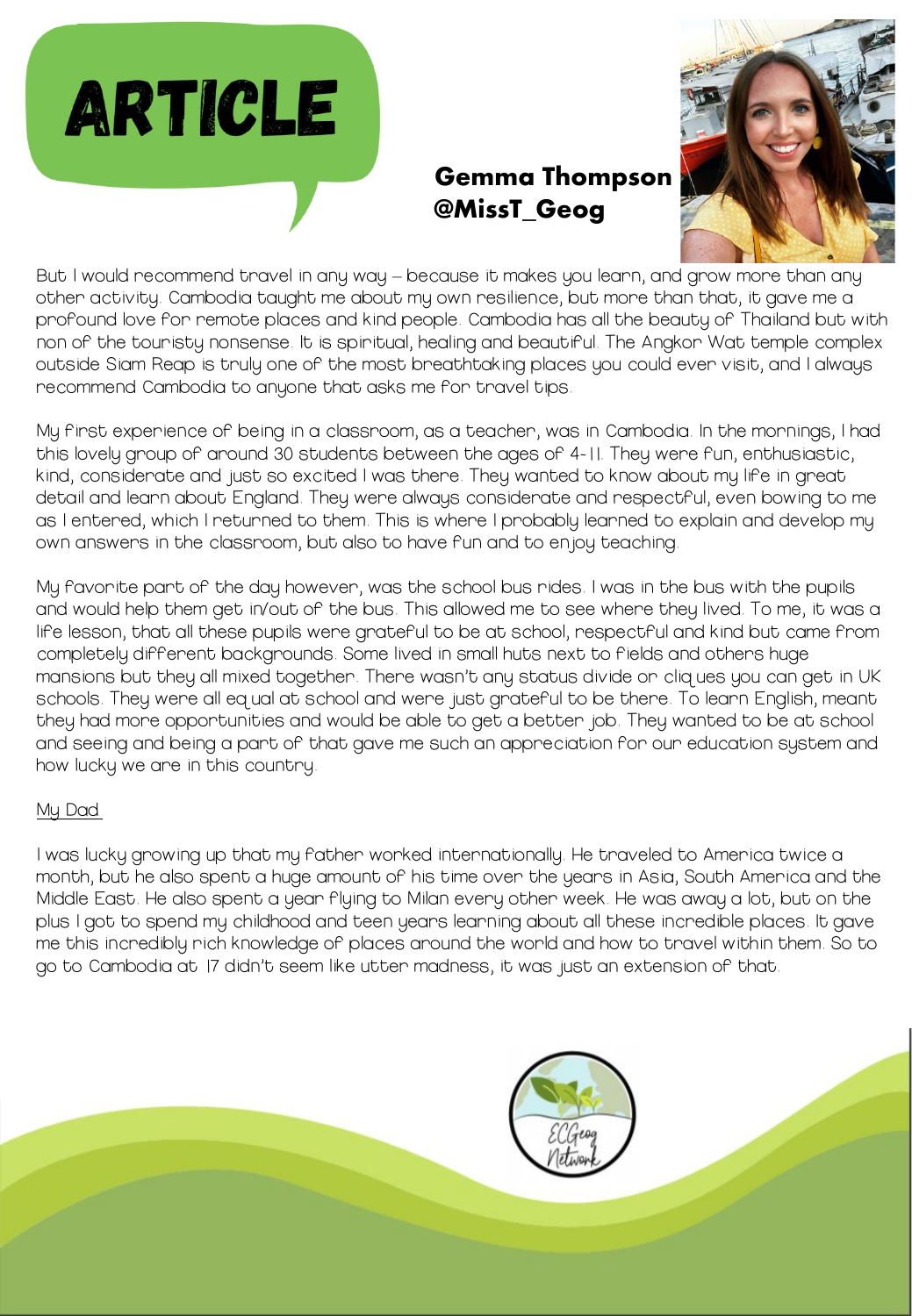

As he was away a fair amount, we would often go visit him during these trips. We went to New York, Cape Town, Paris, Barcelona, Athens, Italy, Tunisia and more. When he went away, he would always collect items he came across. He would keep his flight tickets, his hotel key, any postcards he came across, and pictures from the trip, I still do the same! He would bring me back a trinket if he'd had time, such as a silk fan from Japan or a T-shirt from Brazil. I was being enriched through his trips and I didn't know it at the time.

Gemma Thompson

@MissT\_Geog

As teachers, we often talk about 'cultural capital' and how many of our pupils, especially our most vulnerable or disadvantaged don't get the same opportunities as some and are lacking in this cultural knowledge. As a Geographer, I notice it most often, in the pupil's lack of knowledge of place. It is common to find students that don't know capital cities or where a country is. As an NQT, I have been passionate about trying to encourage our pupils to learn about the world around them and find a passion for it. I have a shower curtain up at the back of my classroom with a world map on it. Any time we discuss a place, I go to the back of the room and we discuss where it is, which countries border it, which continent it is in and any physical characteristic of interest. I hope that in this small way, among other techniques, my pupils have increased their knowledge of place and began to find that passion for Geography I have.

For me, my love of geography comes from place and people. I am less interested in erosional processes of rivers, however I am fascinated by concepts such as urbanization, globalization or international policy. GCSE units such as 'Changing Economic World' are my favorite to teach. I actively enjoy teaching about Science parks even! But this has all come from learning about people and place since I was born. I have 26 years of weird and wonderful stories of my dad's adventures and then as I have got older, mine too. This has allowed me to give unique perspectives to my lessons at times, and knowledge of the place we are learning about with a real account. For example, 1 lesson with Year 9s this year got completely taken over by a conversation about Slums. We were learning about different conditions within slums, and they became completely fascinated when I let slip that I had been to two slums before. We then ended up discussing exactly what I had seen and what it was like. What did you see miss? What did it smell like? What did you eat? Did you see any crime? What was the toilet like? It was just one long Q&A. I had also seen slum like toilets in Nicaragua and when I was in Cambodia so knew those well. Having a first hand account of a slum made it real for them, and although we didn't write anything else down that lesson, their answers on Slums at the end of the unit were full of detail and vibrancy.